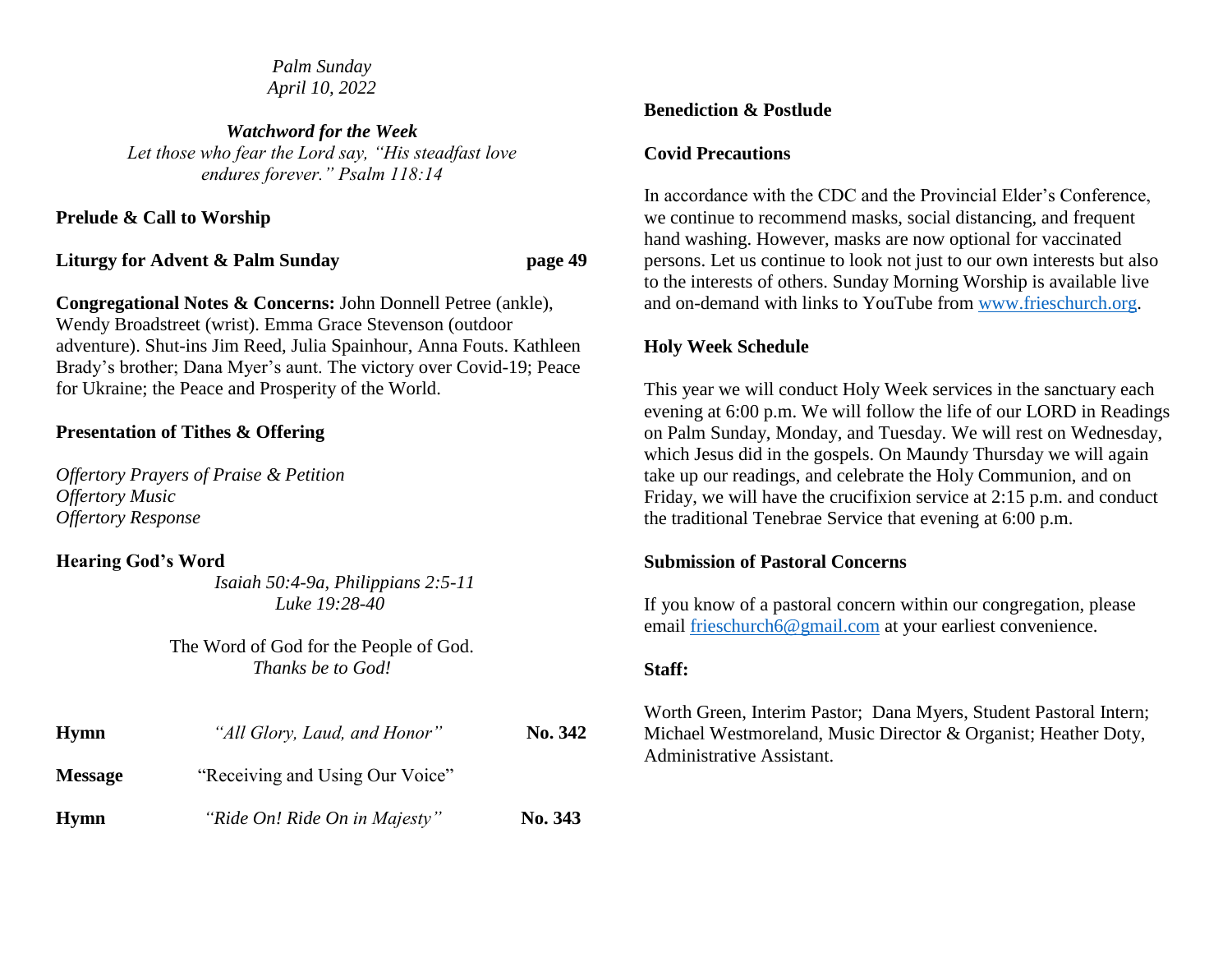# **Fries Memorial Moravian Church**

**Calendar of Events**

| Palm Sunday        | April 10 - 11:00 a.m. Worship<br>6:00 p.m. Holy Week Readings                                   |
|--------------------|-------------------------------------------------------------------------------------------------|
| Monday             | April 11 - 6:00 p.m. Holy Week Readings                                                         |
| Tuesday            | April 12 - 6:00 p.m. Holy Week Readings                                                         |
| Maundy<br>Thursday | April 14 - 6:00 p.m. Holy Communion                                                             |
| <b>Good Friday</b> | April 15 - 2:15 p.m. Crucifixion Service,<br>6:00 p.m. Tenebrae Service                         |
| Easter<br>Sunday   | April 17 - 6:00 a.m. Easter Sunrise Service at God's Acre,<br>11:00 a.m. Easter Morning Worship |

*April 10, 2022*



**Save the Date** - Community Shred Day on April 30 - 9:00 a.m. to Noon

**Statistics** Attendance Sunday Worship, 4/3/2022: 42 **251 North Hawthorne Road Winston-Salem, N.C. 27104 frieschurch.org frieschurch@gmail.com**

*The Motto: In Essentials, Unity; in Non-Essentials, Liberty; in All Things, Love."*

*The Good News: God Creates, Redeems, and Sustains, That we might respond in Faith, Love, and Hope!*